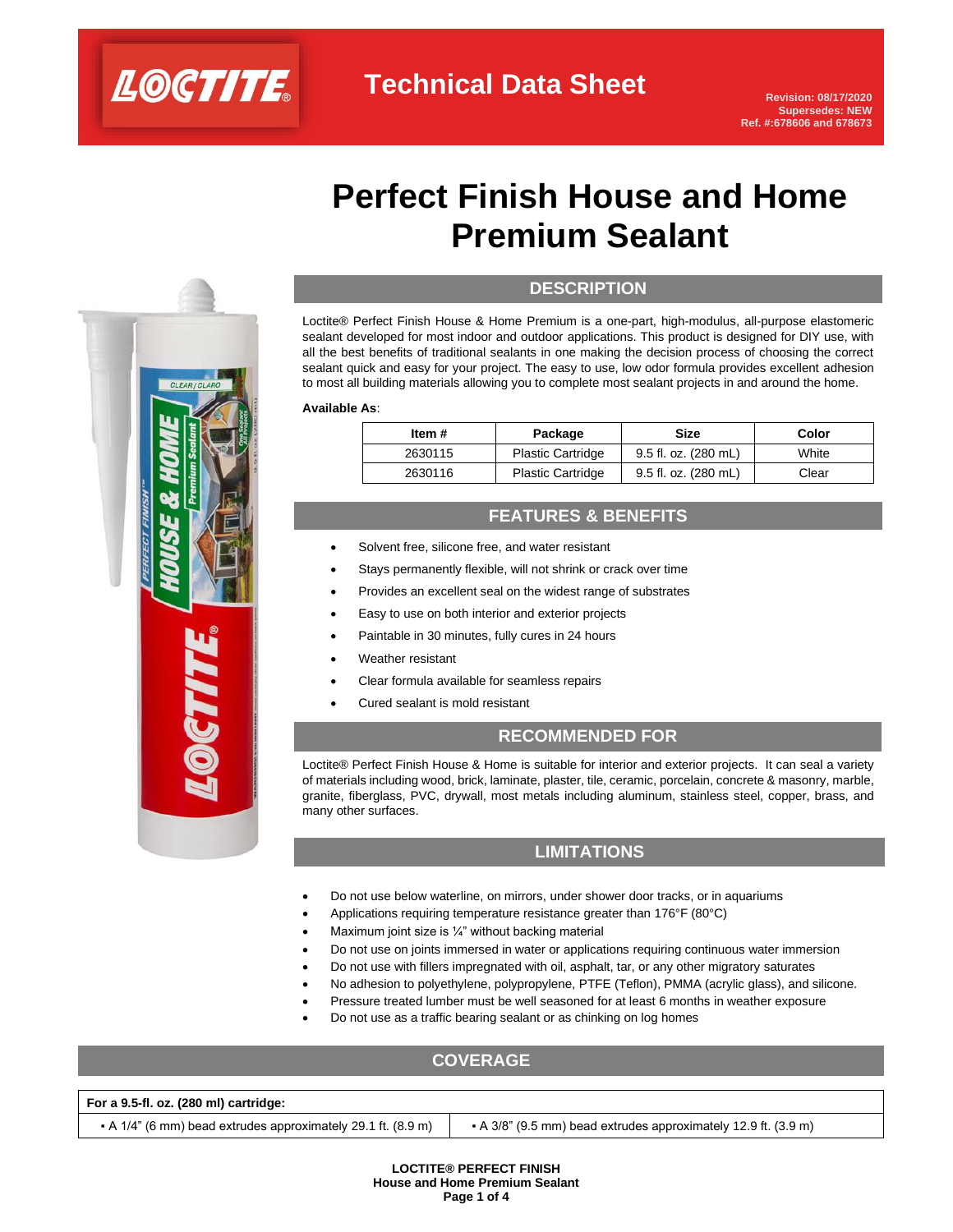

## **Technical Data Sheet**

## **TECHNICAL DATA**

| <b>Typical Uncured Physical Properties:</b>                                                                            |                                                  | <b>Typical Application Properties</b>                                                                                                                                                            |                                                                                                                                                        |  |
|------------------------------------------------------------------------------------------------------------------------|--------------------------------------------------|--------------------------------------------------------------------------------------------------------------------------------------------------------------------------------------------------|--------------------------------------------------------------------------------------------------------------------------------------------------------|--|
| Colors:<br>Appearance                                                                                                  | White, Clear<br>Non-slumping paste               | Application<br>Temperature:<br>(Substrate & ambient)                                                                                                                                             | The adhesive should be above $41^{\circ}F$ (5 $^{\circ}C$ )<br>and below $104^{\circ}F(40^{\circ}C)$<br>(For best results, apply between 60°F - 100°F) |  |
| Base:                                                                                                                  | Silane Modified Polymer                          | Skin Time:                                                                                                                                                                                       | 20 - 30 minutes* @ 75°F (23°C) and 50%<br>relative humidity                                                                                            |  |
| Odor:                                                                                                                  | Alcohol                                          | Cure Time:                                                                                                                                                                                       | 24 – 48 hours* @ 75°F (23°C) and 50%<br>relative humidity                                                                                              |  |
| Density:                                                                                                               | White: 1.39 g/ml<br>Clear: 1.04 g/ml             | Cure Rate:                                                                                                                                                                                       | $\sim$ 2-3 mm / 24 hours* @ 75°F (23°C), 50% RH                                                                                                        |  |
| Sag:                                                                                                                   | Zero                                             | Time is dependent on temperature, humidity, porosity of substrate and<br>amount of adhesive applied. Cure time is significantly increased in cold<br>temperatures and/or low humidity conditions |                                                                                                                                                        |  |
| <b>VOC Content:</b>                                                                                                    | White: 2.43% by weight (34.03 g/L)               |                                                                                                                                                                                                  |                                                                                                                                                        |  |
|                                                                                                                        | Clear: $3.68\%$ by weight (40.48 g/L)            | Clean Up:                                                                                                                                                                                        | Clean up uncured sealant residue with                                                                                                                  |  |
| Shelf Life:                                                                                                            | 15 months from date of manufacture<br>(unopened) |                                                                                                                                                                                                  | mineral spirits. Scrape away cured sealant<br>using a sharp-edged tool                                                                                 |  |
| Lot Code Explanation:<br>(on side of cartridge)                                                                        | $DOM = 20/126$                                   |                                                                                                                                                                                                  |                                                                                                                                                        |  |
| $DOM = Date of Manufacturing$<br>20 = Last Two Digits of Year<br>126 = Day of year based on 365 days per year<br>20126 |                                                  |                                                                                                                                                                                                  |                                                                                                                                                        |  |
|                                                                                                                        | For example:<br>$20/126$ = May 5, 2020           | $\overline{E}$                                                                                                                                                                                   |                                                                                                                                                        |  |

## **Typical Cured Performance Properties**

| Colors:                               | White, Clear                                                   | Movement Capability:  | ± 25%     | (ISO 11600-F)                 |
|---------------------------------------|----------------------------------------------------------------|-----------------------|-----------|-------------------------------|
| Cured form:                           | Non-flammable, rubbery solid                                   | Shore A Hardness:     | $28 - 32$ | (ISO 686)                     |
| Paintable:                            | Yes, with latex paint                                          | Tensile Strength:     | $130$ psi | $(ISO 8339-A)$                |
| Water Resistant:                      | Yes, immediately after application                             | Elongation at Break): | 300%      | (ISO 8339-A)                  |
| Shrinkage:                            | Nil                                                            | Service Temperature:  |           | -40°F (-40°C) to 176°F (80°C) |
| Adhesion in Peel):<br><b>PVC Trim</b> | 37.4 psi (White)<br>ASTM C794<br>13.5 psi (Clear)<br>ASTM C794 |                       |           |                               |

**DIRECTIONS**

#### **Tools Typically Required:**

Utility knife, caulking gun and tool to puncture cartridge seal.

#### **Safety Precautions:**

Wear gloves. Wash hands after use.

#### **Surface Preparation:**

Ensure all surfaces are clean and free of old caulk, grease, dust, ice, snow, frost, surface water and other contaminants. While Perfect Finish House and Home Premium Sealant is generally considered a non-priming sealant, special circumstances or substrates may require a primer. It is the user's responsibility to test substrate compatibility, and the adhesion of the cured sealant on a test joint before applying to the entire project.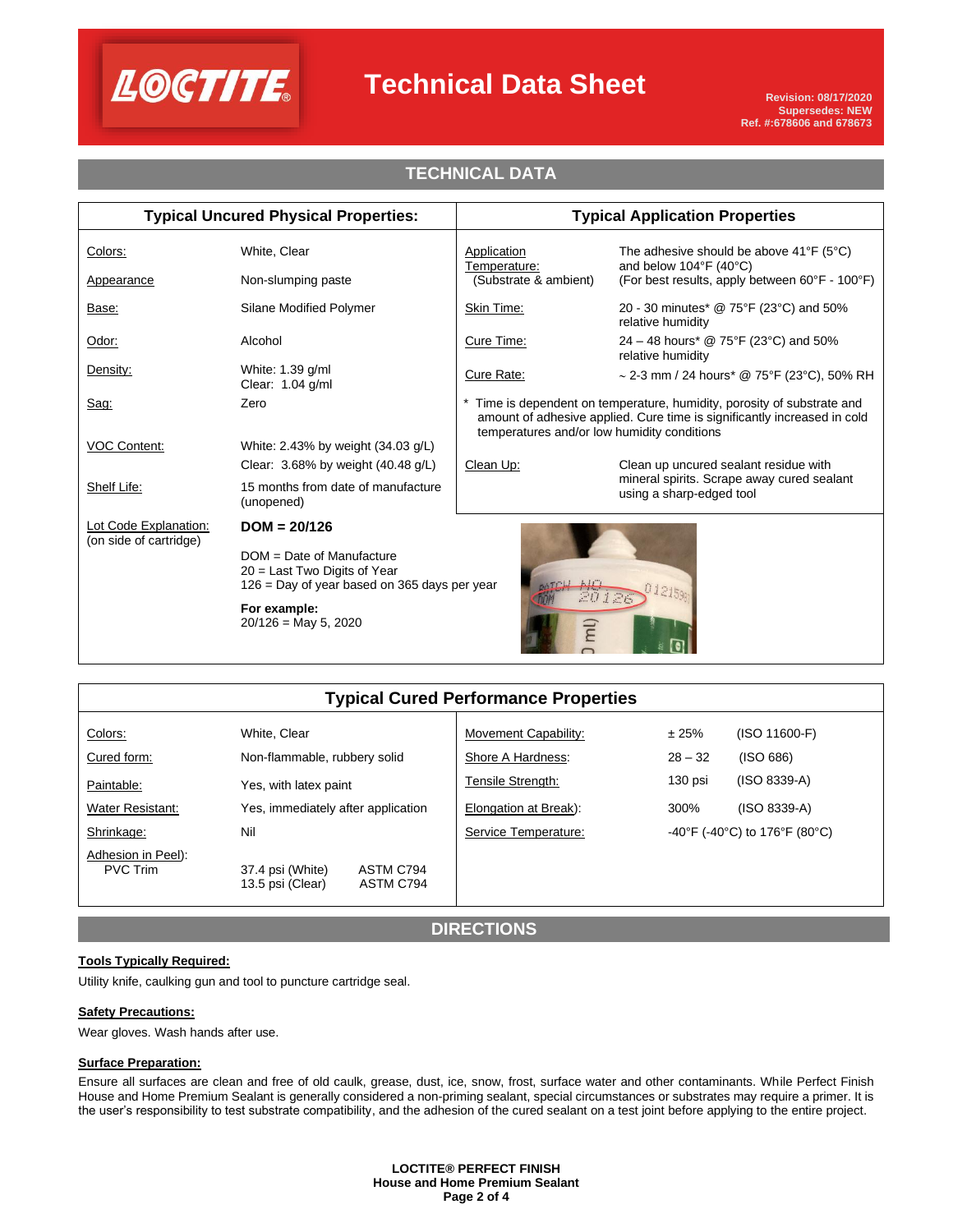

## **Technical Data Sheet**

### **DIRECTIONS**

#### **General Preparation**:

The temperature of the product, the surfaces, and the working area should be between 41°F (5°C) and 104°F (4°C). For best performance, store cartridge at room temperature at least 24 hours before use. Cut plastic nub on top of cartridge (be careful not to cut into the threads) then screw on plastic nozzle. Insert cartridge into caulking gun, cut nozzle at a 45° angle to desired bead size (3/8" is recommended for optimal joint protection).

#### **Joint Preparation:**

The number of joints and the joint width should be designed for a maximum of  $\pm 25%$  joint movement from the initial joint width. The depth of the sealant joint should be  $\frac{1}{2}$  the width of the joint. The maximum depth should not exceed  $\frac{1}{2}$  inch (13 mm) and the minimum is  $\frac{1}{4}$ " (6 mm). The maximum recommended joint width is 1-3/8 inches (35 mm). See chart below.

| <b>Joint Width</b> | Sealant Depth @          | <b>Joint Width</b> | <b>Sealant Dep</b> |
|--------------------|--------------------------|--------------------|--------------------|
| (inches)           | <b>Midpoint (inches)</b> | (mm)               | Midpoint (         |
| 1/4 - 1/2          | 1/4                      | $6 - 13$           |                    |
| $1/2 - 3/4$        | $1/4 - 3/8$              | $13 - 19$          | $6 - 10$           |
| $3/4 - 1$          | $3/8 - 1/2$              | $19 - 25$          | $10 - 13$          |
| 1 – 1 3/8          |                          | $25 - 35$          |                    |

| <b>Joint Width</b> | Sealant Depth @ |
|--------------------|-----------------|
| (mm)               | Midpoint (mm)   |
| $6 - 13$           |                 |
| $13 - 19$          | 6 - 10          |
| $19 - 25$          | $10 - 13$       |
| $25 - 35$          | 13              |

To maintain the recommended sealant depth, install backer-rod by compressing and rolling it into the joint channel without stretching it lengthwise. Closed-Cell Backer-Rod should be approximately 1/8" (3 mm) larger in diameter than the width of the joint to allow for compression. Soft Backer-Rod should be approximately 25% larger in diameter than the joint width. Backer-rod becomes an integral part of the joint. The sealant does not adhere to it, and no separate bond breaker is required. Do not prime or puncture the backer-rod.

#### **Application**:

Using a caulking gun, apply sealant with steady pressure, forcing sealant into joint. If the depth of the joint exceeds 1/4" the use of a backer rod is recommended. Perfect Finish House and Home Premium Sealant will not pop or splatter and will dispense smoothly on extrusion from the cartridge. Tooling of the sealant is allowed. Full cure may take 24-48 hours or longer depending on ambient conditions and volume of sealant used and porosity of the substrates. Sealant is paintable in 30 minutes with a latex paint. If using oil based/alkyd paint, a latex primer should be used first.

#### **Clean-up:**

Clean tools and any uncured sealant residue immediately with mineral spirits or paint thinner. Cured sealant must be carefully cut away with a sharp-edged tool.

## **STORAGE & DISPOSAL**

**NOT DAMAGED BY FREEZING**. Store in unopened containers in a cool, dry area away from heat and direct sunshine sunlight at temperatures between 50 ºF (10ºC) and 77 ºF (25ºC). Elevated or high temperatures will reduce shelf life. Use an approved hazardous waste facility for disposal facility for unwanted material. Hardened material may be disposed of in the trash.

## **LABEL PRECAUTIONS**

#### **WARNING! UNCURED SEALANT IRRITATES EYES, SKIN AND RESPIRATORY TRACT.**

**WARNING!** Contains silane and crystalline silica. May be harmful if inhaled or swallowed. Methanol is released during application and cure, which may affect the nervous system causing dizziness, headache, or nausea. Use in a wellventilated area. Do not breathe vapors. Avoid eye and skin contact. Prolonged or repeated skin contact with uncured sealant may cause irritation. Wear gloves and safety glasses when applying product. Remove contact lenses before using sealant. Wash hands after using.

FIRST AID: For eye contact flush with water for 15 minutes. Call a physician if irritation develops and persists. For skin contact, wash thoroughly with soap and water. If affected by inhalation, remove to fresh air and get medical attention. If ingested, do not induce vomiting; call a physician or Poison Control Center immediately. **DO NOT TAKE INTERNALLY. KEEP OUT OF THE REACH OF CHILDREN.**

 **WARNING: Cancer and Reproductive Harm– www.P65Warnings.ca.gov.** 

**Refer to the Safety Data Sheet (SDS) for further information**